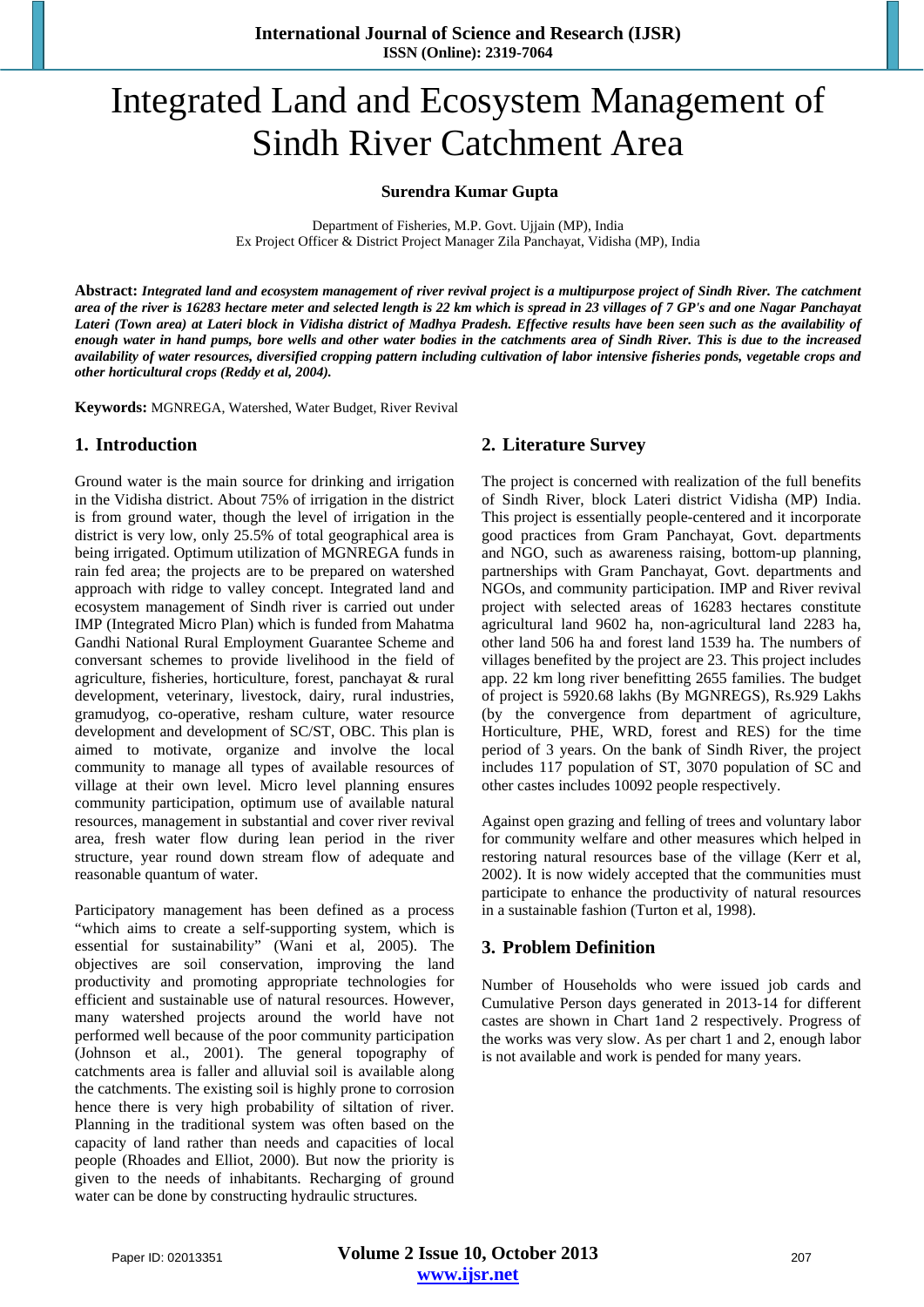

Cumulative Persondays Generate (Year 2013-14)

# **4. Methodology / Approach**

Nagar Panchayat and village wise SYI, Micro watershed code, catchment area, average rain, water budget and early constructed water body and estimated water budget and proposed works are shown in Table 1 & 2. Further discussion is given below.

- SYI of 9331071 and micro watershed code 2C3D5W1 2C3D5W5, 2C3D5V1 – 2C3D5V5, 2C3D5U2 – 2C3D5U
- Flood discharge is given by Dickens formula Dickens formula :  $\dot{Q} = CM_{3/4}$ Where  $Q =$  Maximum flood discharge  $M =$ Catchment area  $C =$  Dicken Coefficient. Its value in M.K.S. varies from
- 11 to 25 The project includes work plans in Table 2 (with their respective targets in numbers) to be completed in 3 years.
- Since the strata of Sindh river is rocky. Bearing capacity of rocks is less than required so there is need of special designs.

| <b>Table1:</b> Estimated                                          |                             |                                                |                                               |  |  |  |  |  |  |
|-------------------------------------------------------------------|-----------------------------|------------------------------------------------|-----------------------------------------------|--|--|--|--|--|--|
|                                                                   | <b>Construction As Per</b>  | Water Budget                                   |                                               |  |  |  |  |  |  |
| Average<br>water<br>collected<br>from<br>rain<br>(rain1070<br>mm) | Total water<br>availability | Early<br>constructed<br>structure<br>hac.metre | <i>Estimated</i><br>construction<br>hac.metre |  |  |  |  |  |  |
| 2317.62                                                           | 1158.81                     | 2.72                                           | 1156.09                                       |  |  |  |  |  |  |
| 1174.86                                                           | 587.43                      | 9.94                                           | 577.5                                         |  |  |  |  |  |  |
| 866.7                                                             | 433.35                      | 1.72                                           | 431.63                                        |  |  |  |  |  |  |
| 845.3                                                             | 422.65                      | 1.8                                            | 420.85                                        |  |  |  |  |  |  |
| 1182.35                                                           | 591.18                      | 3.63                                           | 587.55                                        |  |  |  |  |  |  |
| 1792.25                                                           | 896.13                      | 1.44                                           | 894.69                                        |  |  |  |  |  |  |
| 1088.19                                                           | 544.1                       | 1.36                                           | 542.74                                        |  |  |  |  |  |  |
| 620.6                                                             | 310.3                       | 5.99                                           | 304.31                                        |  |  |  |  |  |  |
| 955.51                                                            | 477.76                      | 3.23                                           | 474.53                                        |  |  |  |  |  |  |
| 1046.46                                                           | 523.23                      | 15.04                                          | 508.19                                        |  |  |  |  |  |  |
| 459.03                                                            | 229.52                      | 2.81                                           | 226.71                                        |  |  |  |  |  |  |
| 573.52                                                            | 286.76                      | 6.42                                           | 280.34                                        |  |  |  |  |  |  |
| 757.56                                                            | 378.78                      | 5.08                                           | 373.7                                         |  |  |  |  |  |  |

| 1266.88  | 633.44  | 1.68  | 631.76  |
|----------|---------|-------|---------|
| 814.27   | 407.14  | 5.45  | 401.69  |
| 792.87   | 396.44  | 6.5   | 389.94  |
| 868.84   | 434.42  | 2.45  | 431.97  |
| 17422.81 | 8711.41 | 77.25 | 8634.15 |

**Table 2:** Proposed River Revival Works

|                |                                                                             | Proposed works   |                                       |                                   | Financial                                         |                                   |                                                      |
|----------------|-----------------------------------------------------------------------------|------------------|---------------------------------------|-----------------------------------|---------------------------------------------------|-----------------------------------|------------------------------------------------------|
| S.<br>No.      | Name of<br>works                                                            | Unit             | <i><b>Ouantity</b></i><br>of<br>works | Expen-<br>diture<br>(in<br>lakhs) | <i><b>Ouantity</b></i><br>οf<br>complete<br>works | Expen-<br>diture<br>(in<br>lakhs) | Expen-<br>diture<br>by public<br>share (in<br>lakhs) |
| $\mathbf{1}$   | $\overline{2}$                                                              | 3                | 4                                     | 5                                 | 6                                                 | 7                                 | 8                                                    |
| 1              | On Govt. land<br>Contour bolder<br>wall and in<br>private land farm<br>wall | Running<br>meter | 61904                                 | 140.31                            | 12                                                | 1.00                              | $\overline{0}$                                       |
| $\overline{2}$ | Sock pit                                                                    | Number           | 588                                   | 32.96                             | $\theta$                                          | 0.00                              | $\theta$                                             |
| 3              | Underground dike                                                            | Number           | 141                                   | 23.45                             | 11                                                | 1.65                              | 0.1                                                  |
| 4              | Recharge of wells                                                           | Number           | 110                                   | 67.26                             | $\mathbf{0}$                                      | 0.00                              | $\mathbf{0}$                                         |
| 5              | Recharge of hand<br>pumps and bore<br>wells                                 | Number           | 45                                    | 4.74                              | $\theta$                                          | 0.00                              | $\overline{0}$                                       |
| 6              | Fish ponds                                                                  | Number           | 71                                    | 31.66                             | 5                                                 | 1.20                              | 0.2                                                  |
| $\overline{7}$ | Bolder/soil/check<br>dams                                                   | Number           | 179                                   | 10.04                             | $\overline{0}$                                    | 0.00                              | $\mathbf{0}$                                         |
| 8              | Cemented stop<br>dams                                                       | Number           | 1333                                  | 55.68                             | $\mathbf{0}$                                      | 0.00                              | $\mathbf{0}$                                         |
| 9              | Bori bandhan                                                                | Number           | 340                                   | 22.64                             | $\theta$                                          | 0.00                              | $\theta$                                             |
| 10             | Fish tanks                                                                  | Number           | 8                                     | 27.50                             | $\theta$                                          | 0.00                              | $\theta$                                             |
| 11             | Repairing of old<br>nala/stop dam                                           | Number           | 60                                    | 108.94                            | 17                                                | 0.00                              | $\mathbf{0}$                                         |
| 12             | Reparing of old<br>tanks/ponds                                              | Number           | 98                                    | 93.17                             | 1                                                 | 0.40                              | 0.1                                                  |
| 13             | repairing of old<br>wells                                                   | Number           | 192                                   | 135.69                            | $\overline{4}$                                    | 1.00                              | 0.2                                                  |
| 14             | Plantation                                                                  | Hactare          | 56                                    | 9.80                              | $\mathbf{0}$                                      | 0.00                              | $\mathbf{0}$                                         |
| 15             | Other works                                                                 | Number           | 332                                   | 54.48                             | $\theta$                                          | 0.00                              | $\theta$                                             |

# **5. Results and Discussions**

River revival and IMP project is expected to provide following results after completion

- Increase in ground water level by 1-2 m.
- In Sindh River, surface flow and sub surface flow is expected to be available up to January.
- Min. calculated water budget in the village Mubarkpur is 229.52 ha m.
- Maximum calculated water budget in the village Gopitalai is 1158.81 ha m.
- Total calculated water budget of the project is 8711.41ha m and early constructed water body is 127.11 ha m.
- Expected water conservation capacity in total is 1789.73 ha m.

Several useful studies have been conducted to assess the contribution of participatory watershed programs (Turton et. al, 1998, Kerr et. al, 2002, Wani et. al, 2005, Joshi et. al, 2003 and Reddy et al., 2004). Many farmers in the watershed development area reported an increase in soil moisture level (Shah, 2001). This improved soil moisture will open new opportunities for diversifying farming activities in rain-fed areas. Many studies have revealed that watershed development interventions were successful in